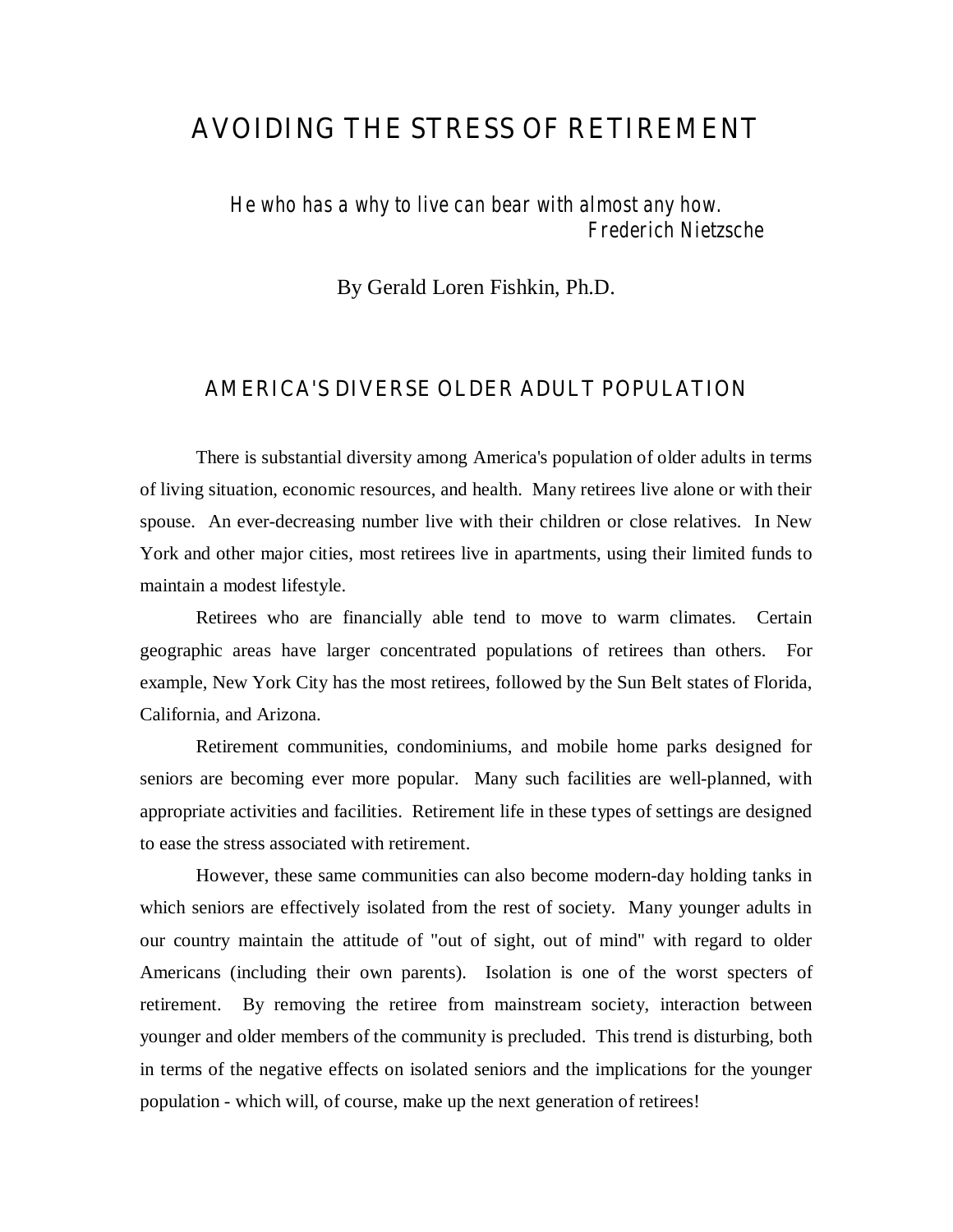## **THE ECONOMICS OF RETIREMENT**

"What am I going to do?"

"Who and where are my friends?"

"Who cares about me?"

"Does anyone understand what is happening to me?"

 These are just a few of the questions people ask themselves as they enter their retirement years.

 The stress or anticipatory anxiety associated with retirement actually begins years before retirement itself. When we are younger, the concept of retiring is remote and given little thought; yet we also consider it our right to have a decent retirement. As we approach retirement, however, a sense of foreboding and doom may set in as we confront the reality that our working years are coming to an end. Retirement is often thought of in much the same context as death - as the end of our productive life. This causes many of us to avoid discussing or even thinking rationally about our own retirement, let alone plan for how we will handle it. This only serves to make the underlying stress more severe than it need be.

 Of primary importance are economic considerations, especially the ability to maintain a comparable standard of living to that of one's working years. Many retirees are disappointed to learn that they must settle for far less than they expected. A large proportion of today's retirees have only Social Security benefits to exist on, while others may have small pensions. Even this combination, however, rarely matches the earning power of the middle to later working years. One result is that countless potential retirees have been forced to continue working in order to maintain some semblance of their presenior lifestyle.

 During the 1950's and 1960's, most home buyers prudently invested and watched their equity grow as property values soared. As retirees, they face the dilemma of wanting to use funds from the sale of their property, yet also face the reality of what they can afford to pay for another home elsewhere.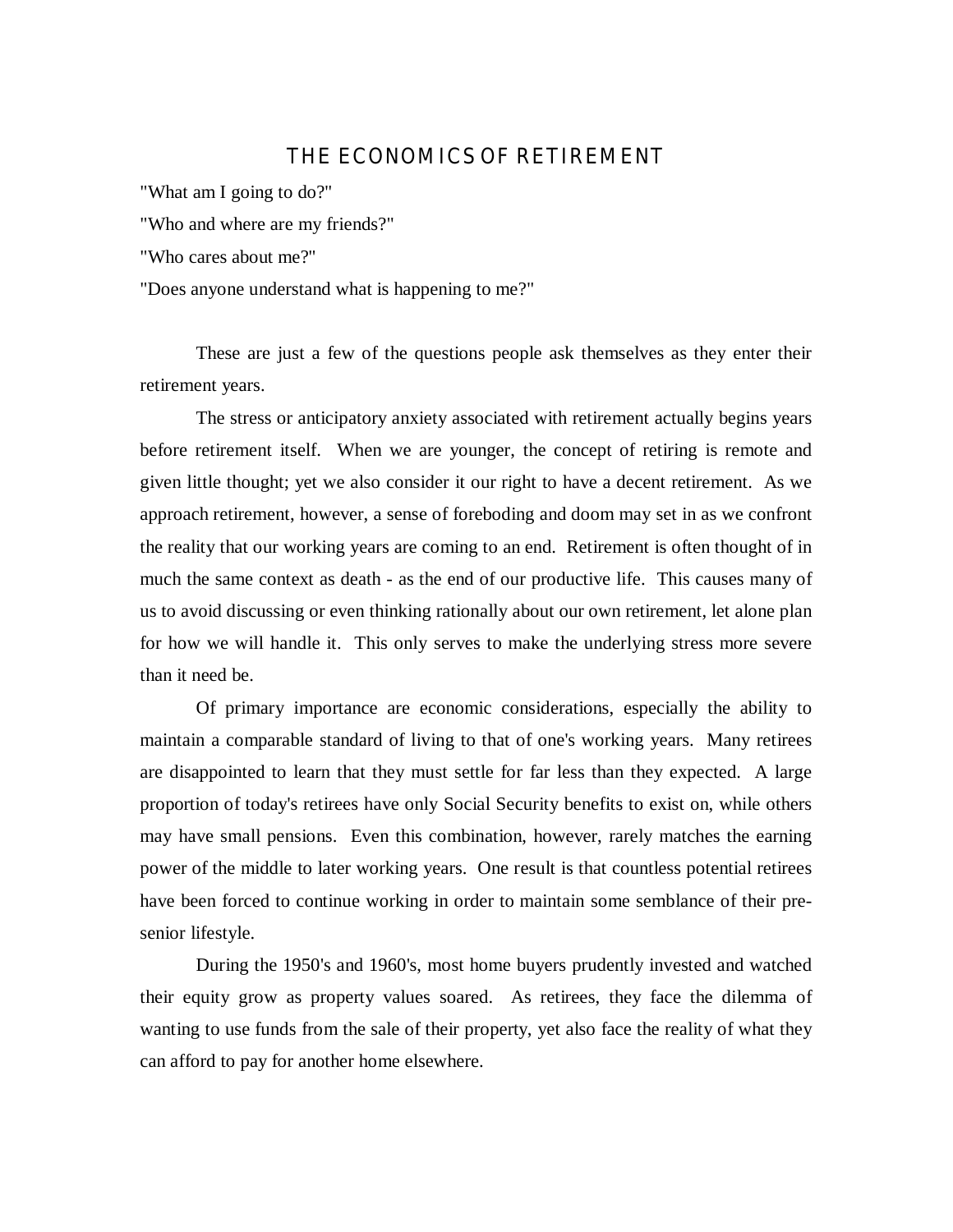*Martha E.* is a 58-year old Hispanic woman who worked for 39 years for a major American insurance company, ending up as an executive manager. In the midst of major cutbacks, she was offered an early retirement package.

*I'd been with the company since I got out of high school, and I always assumed I'd stay with them until retiring at 65. Even though I'd seen some brutal tactics in the business world, I found the coldness was directed at me hard to take. It was a setup. On the surface they gave me a choice: I could accept the package (a small pension and some severance pay) or accept a demotion to a non-executive job and a freeze in pay until I retired later. The only intelligent choice was to accept the terms dictated by the company.* 

*I stayed for six months, but I was filled with resentment and anger. I felt like my loyalty and hard work were being thrown in my face. I'd worked hard to overcome years of discrimination, and had finally reached an executive position. I felt cheated when faced with the loss of my remaining years, which would have been productive both for myself and for the company. The company held seminars to help with the transition, but I wanted no part of them.* 

*When I left, it was even more of a shock. I had to deal with the disruption of my life routine, and live on two-thirds the income. The tax consequences of early retirement were also terrifying. I had to confront my anger, and that was the hardest part, since it jeopardized my ability to make rational decisions. I turned to a lot of people for help in dealing with this situation. I knew that I just couldn't do it alone.* 

*You can only do so much gardening or so many times you want to window-shop in the mall and look at store windows. Making short term plans has helped me get through this ordeal. I began to do some volunteer work at a local hospital. Right now I work in the gift shop, but there are other duties which are more closely related to caretaking and health care which I look forward to doing. I'm sure that it will all work out, but right now, it's definitely one day at a time.* 

*Phil* A. is an experienced county personnel supervisor. He sums up his perception of the many employees he has seen retire throughout his career.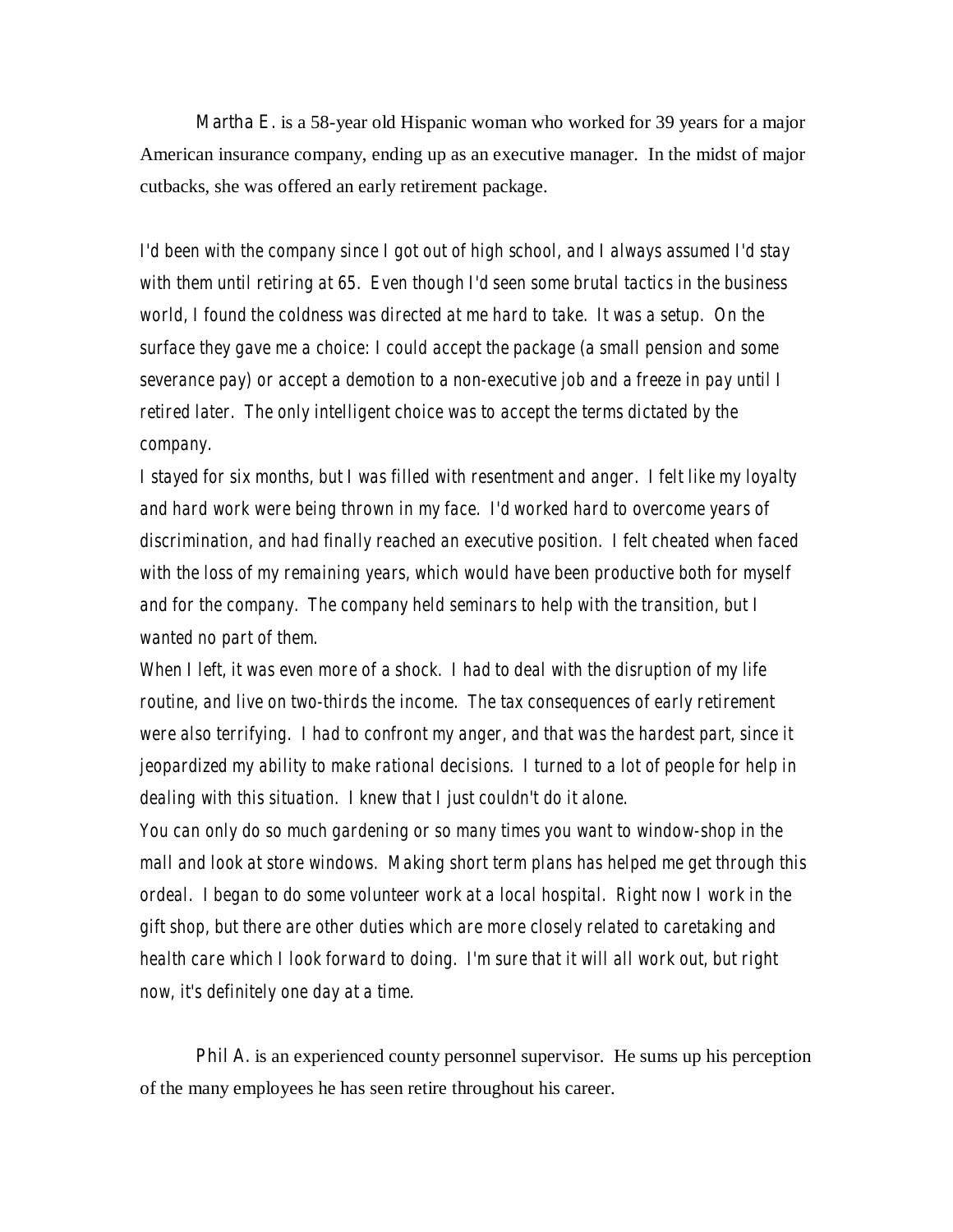*The first month or so after you retire the reality hasn't sunk in that you're never going back to work again; it just feels like a month's vacation. But then you wake up one morning and realize that you're not going back. You spend a greater proportion of your life in your work setting than you do with your family, and it's a major thing to suddenly give up something that you'd grown so totally acclimated to.* 

*It's like when you were single and had a bunch of guys you ran around with and then one of the guys got married. He was no longer a member of the group, an outcast. That's just like what the retiree feels – he's an outcast, and he doesn't know how to get back in. He doesn't fit any longer with the guys still working because he can't talk about the day to day things. His networks are all gone. The only things he can talk about are the things that happened in the past.* 

*Some retirees open a small business or try to create a new career. One guy bought an orchard and spends all his time taking care of his trees. He's still making money, being productive, doing something.* 

*Most workers take things on a day-to-day basis, and think of retirement as a far-away and abstract concept. Then, all of a sudden, the day comes. They haven't prepared for all the idle time. Maybe they spent the first month or two fixing up the house, but when the house and yard are all fixed up, then what? Lots of guys say "I'm going to play golf every day". It seldom works out that way. Who are they going to play with 3 or 4 times a week? Most people are still out there making a living, and don't have time. There are more than a few retirees who don't make a good adjustment, and who stay lost. They can't seem to take control of their lives and get into something new. I think this is usually the result of not really planning for retirement.* 

# **THE HEALTH CARE DILEMMA**

 A central issue for today's seniors is the mounting cost of health care. The seemingly uncontrollable rise in cost has doubled Medicare expenditures in the past five years alone, and threatens to bankrupt the separate hospital trust fund 2005.

 There are now more than 33 million recipients of Medicare benefits, and this number continues to increase by about 15% annually. Financing for these benefits is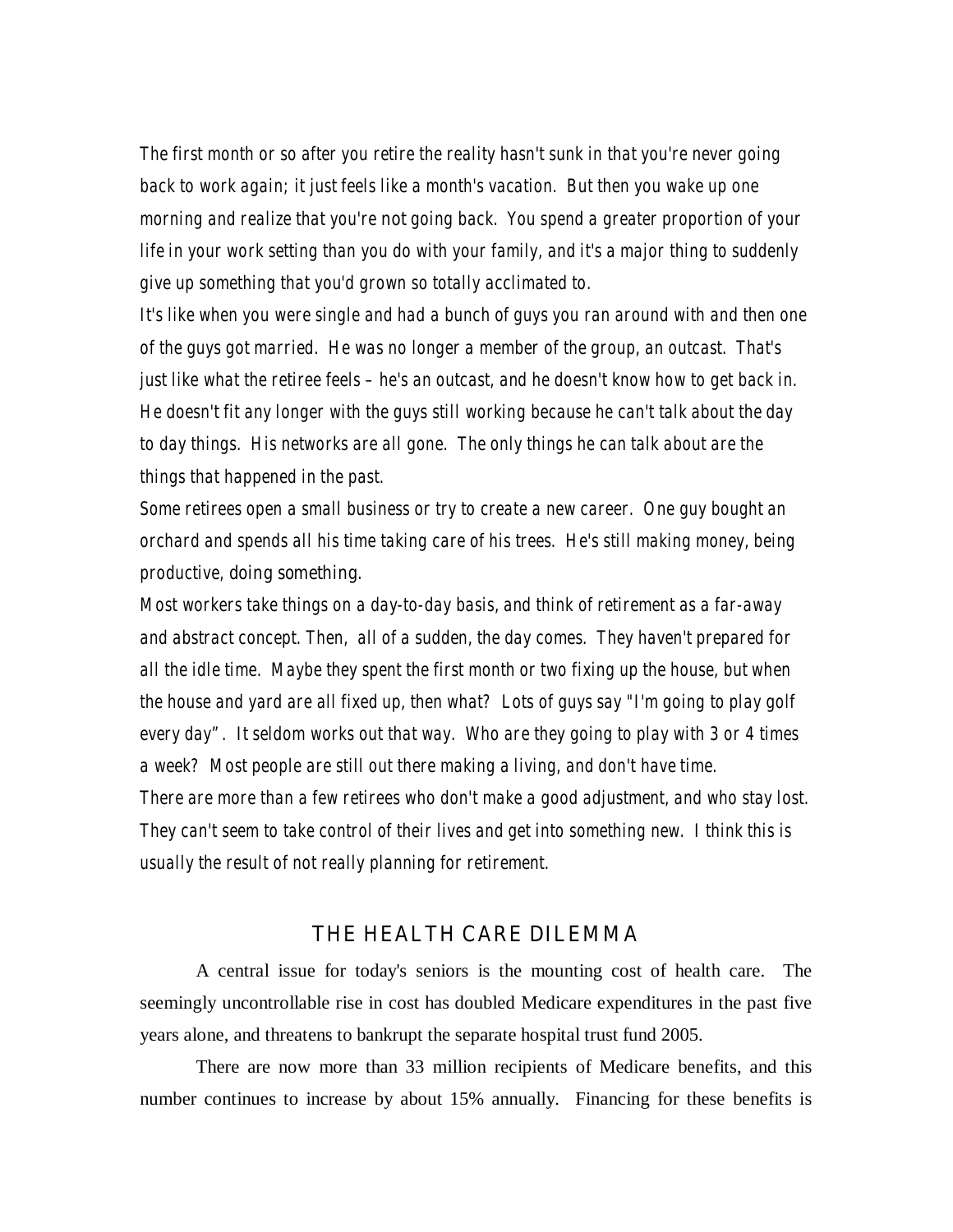becoming quite fragile, and relies primarily on payroll taxes from 138 million workers. It takes the taxes paid by four active workers to pay for the health care costs of each Medicare recipient. The future is bleak, given the current demographic situation. The number of senior citizens will soar as the Baby Boomers age, and it seems quite possible that available funds will be depleted within the next 15 years! If the current system should fail, as many predict it will, seniors will be forced to use their savings and/or assets to finance the costs of their own health care.

#### **RETIREMENT FOR TODAY'S MID-LIFE WORKERS**

 In contrast to past generations, today's mid-life worker may find a comfortable retirement much more elusive. Today's workers are much more mobile, and are not as likely to spend their entire career with the same organization as workers have been in the past. Corporate restructuring, plant shutdowns, changing technology, and shifting markets have dramatically affected the length of time people stay at the same job. This directly affects funding a pension, and can easily nullify a person's ability to qualify for pension benefits.

 Related to frequent job switching is the fact that many young workers cash out their pension funds early. According to one report, 4 out of 5 receive lump sum settlements and spend the proceeds rather than put them in individual retirement accounts. According to the Department of Labor, workers who switched jobs collected approximately \$12 billion in early retirement savings. Yet despite having to pay accumulated taxes and a 10% penalty, those same workers managed to spend \$9.6 billion of that money on automobiles and consumer goods! While this might have enhanced their standard of living in the short run, the long-term implications for retirement are startling and frightening.

 Most recently, as a consequence of the junk bond crisis, some pension fund managers and companies have been seriously affected. Thousands of workers now face the reality of never being able to collect their pension benefits, even though they may have paid into the fund for years or decades.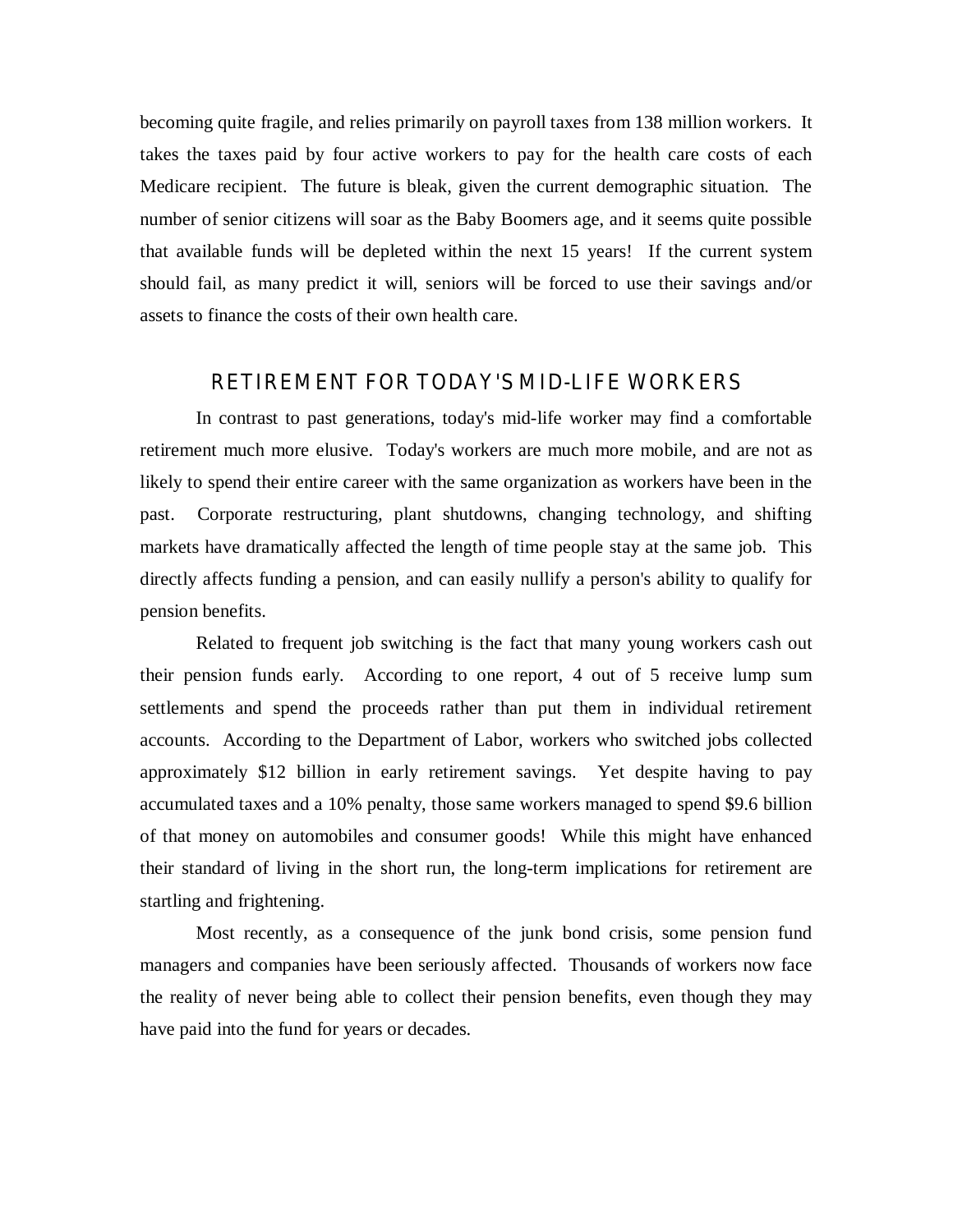## **FACING THE REALITY OF LIVING...AND DYING**

 Preparing ourselves for the later years of life is essential. The "Golden Years" are filled with challenges and transitions. Illness and associated medical expenses must be anticipated. The death of life-long friends, including life partners, becomes a persistent and disturbing reality. Major financial adjustments are likely to be necessary. And adjusting to a totally different lifestyle can be traumatic indeed.

 Building a support system of friends and family is essential, as is planning ahead and realistically anticipating what might occur. Writing wills and anticipating the needs of surviving spouses and family members *must* be dealt with! Making funeral arrangements in advance, while morbid to some, is actually liberating for many (and a very thoughtful thing to do for surviving family members). Knowing that you have done all you can regarding your final care is a very healthy way of facing the reality of your own mortality. A good example is the standard come-back line when a retiree is asked how he's feeling: "I feel fine. And it's better than the other option!"

 All aspects of retirement life should be openly discussed with those affected by major decisions (family members and close friends). Most of the psychological stressors associated with our "golden years" can be significantly alleviated if a pragmatic and intelligent plan is developed, shared, and put into effect prior to retirement.

## **MAKING A HEALTHY TRANSITION INTO RETIREMENT**

 The following suggestions are derived directly from my psychotherapeutic work with individuals going through the retirement process:

- *Maintain* a positive survival spirit. Remember that life is always moving forward. Learn to live in the present. Remaining "stuck" in the past only leads to depression or frustration. Share positive thoughts and actions with others to create an environment of active and productive energy.
- *Limit* major changes in your lifestyle to a specific period of time 6 months to a year. Major life changes always create stress, and you need time to allow for any necessary adjustments. Setting realistic short-term goals helps you achieve your objectives while still enjoying a sense of well-being.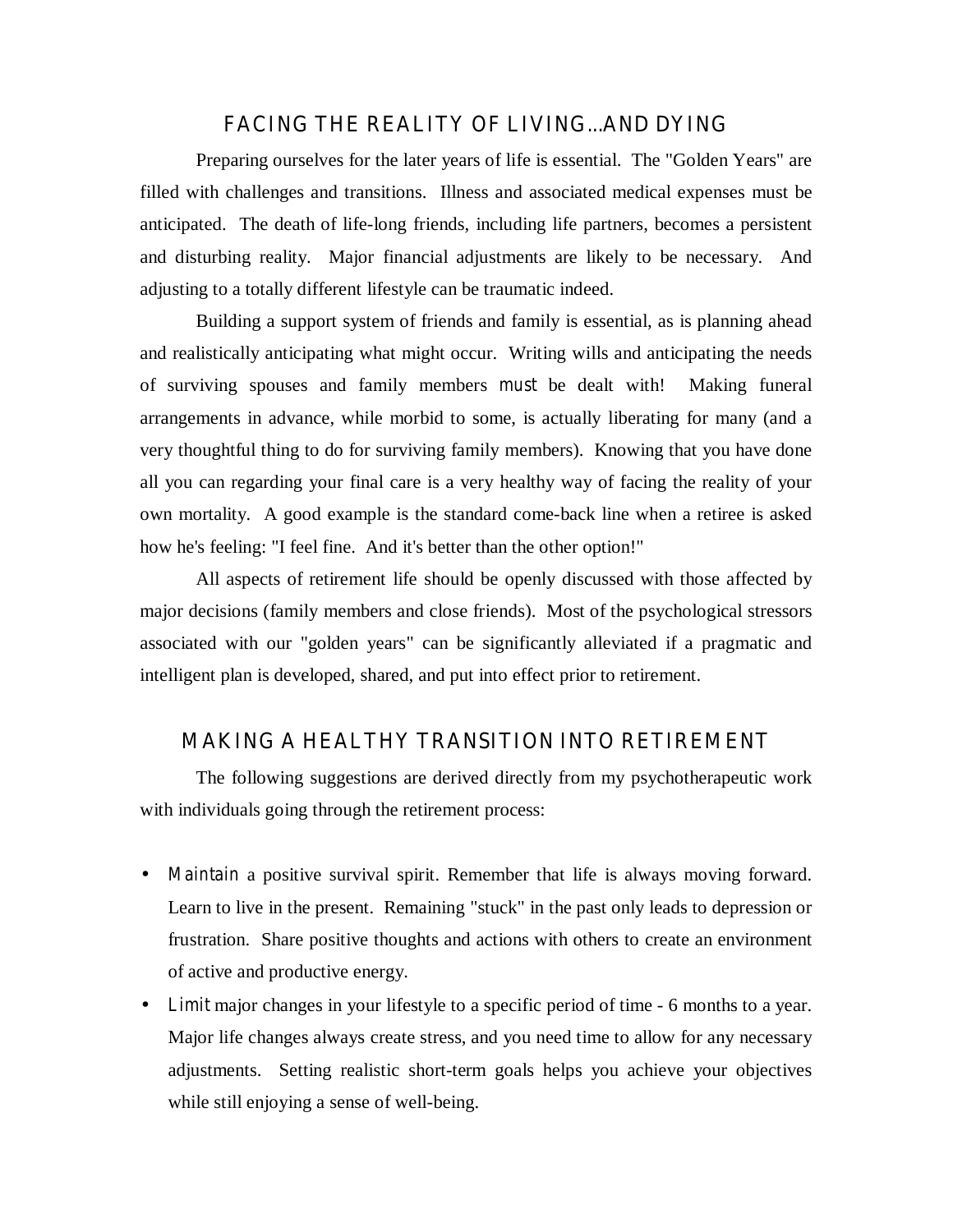- *Avoid* a "Poor Me" attitude, and don't feel sorry for yourself! It's self-defeating to complain about your problems. Besides, friends and relatives will get tired of hearing it and start to avoid you.
- *Re-evaluate!* Retirement does not mean forced idleness. If you were a compulsive, Type A person before retirement, moving into not working can be traumatic indeed. Compulsive work patterns are often a sign of running away from personal psychological issues or deeper emotional conflicts. Retirement may be the time you will want to reflect on your reasons for working so hard. Learning to do nothing, or at least learning to do much less, is actually doing something! Look upon retirement as providing you with time to reflect, relax, and formulate new plans for your life. You've earned it!
- *Plan* systematically and flexibly. Don't allow yourself to be "stuck" with your feet in cement. Remember that you make your own schedules and plans, and that you can change them if you want to. The only real obligations you have are the ones *you* want!
- *Learn* to cope with feelings of loss of control and power, and recognize that they're not really well founded. During our working years, we grow accustomed to having some sense of control over our life and destiny, and we worry that retirement will lead to the loss of that control. *Not true.* Retirement can actually provide you with more freedom in your life than you've ever had before. Amazingly, the idea of freedom remains petrifying for those who would rather avoid the prospect of having to develop a meaning and purpose for each and every day.
- *Adjust* your financial requirements. Retirement generally means reduced income, and it's your responsibility to study your financial position in detail and make necessary adjustments. Having a clear understanding of your financial situation can greatly reduce your stress and frustration.
- *Learn* new ways of coping if your spouse is still working. Remember that your "retirement" is your own, and you have to find your own meaning and purpose in life. Your partner has his or her own agenda and you have yours. When a husband who has been the primary breadwinner retires, it is not the wife's responsibility to provide a new purpose or direction for him. Nor should she have to make major changes in